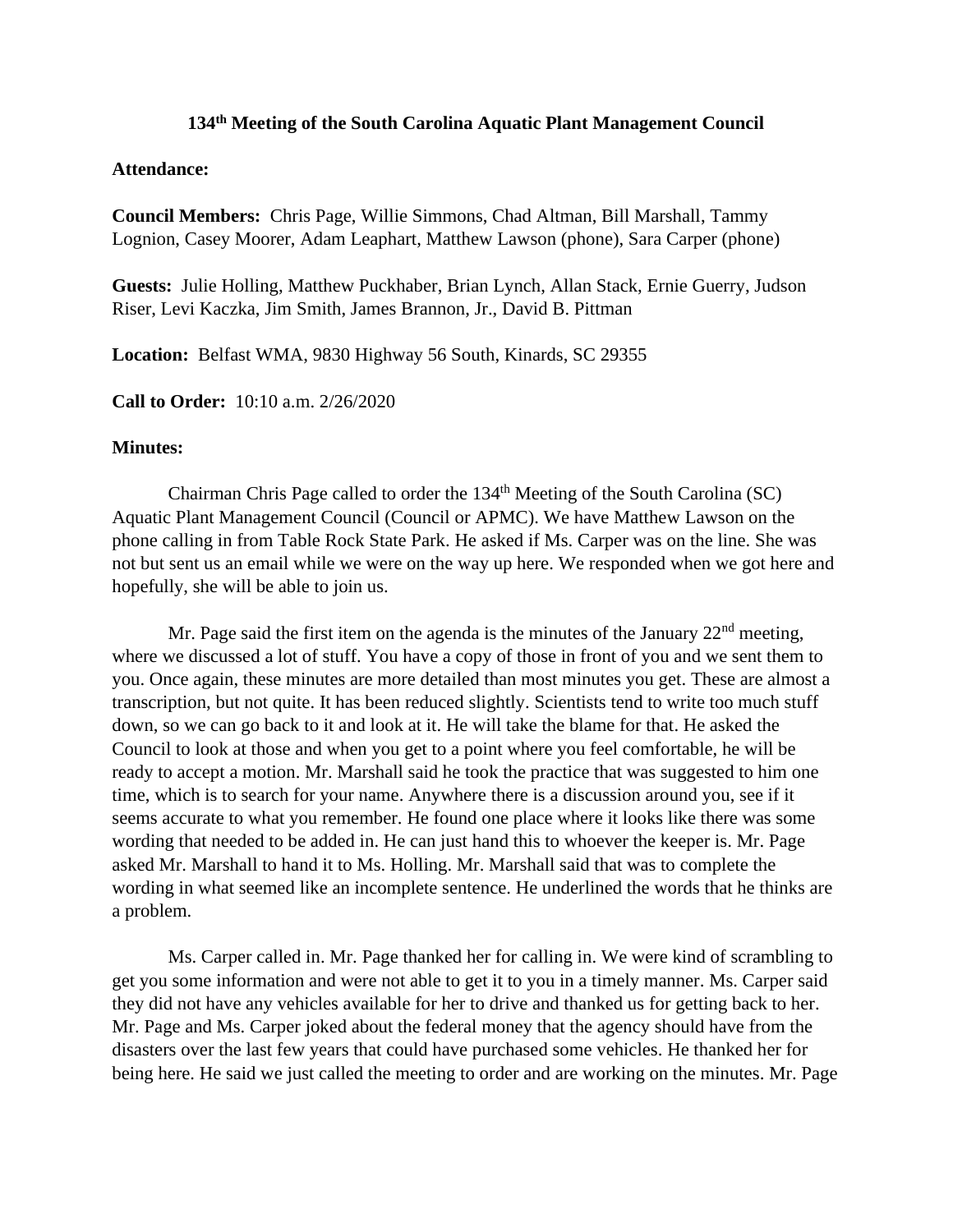said we are truly represented today. He told Ms. Carper that Mr. Lawson is on the line from Table Rock and she is down on the coast, so we are represented from the mountains to the sea.

Mr. Marshall made a motion to accept the minutes with the few edits noted. Ms. Lognion seconded the motion. Mr. Page asked if there was any discussion. There was none. He called for a vote to approve the minutes as written, with minor modifications requested by Mr. Marshall. The motion carried unanimously.

Mr. Page said he skipped this earlier. He asked everyone to introduce themselves and tell who they are representing, including the Council members on the phone. They did so. Ms. Holling asked if everyone had signed the sign-in sheet. A few had not and it was passed to them.

Mr. Page thanked the members of the public for being here. As a matter of fact, during this period, we are going into public comments. The public comments for the plan are different and we are going to discuss those in a minute. If anybody has anything to say, now is your time, if you would like to speak. Mr. Smith wondered if they are going to do any more spraying or do anything else with the eelgrass in Lake Greenwood. Mr. Page said Greenwood County has been working with that. We have not done much work with them last year, because they have their own little program. They ask us for help every now and then. They had sprayed a little bit of val (eelgrass or *Vallisneria*) around some homeowner's spots. Generally, it was not as bad last year as it was a couple years before that. The plans are, from his understanding, to monitor it and identify where it is restricting homeowners. The general rule for *Vallisneria* in Lake Greenwood is to leave it alone, because it is a native plant and is beneficial to fish and wildlife. Unless it is kind of up in your dock, affecting you getting in and out, or in your little swimming area, you are probably not going to get a lot of it treated. Mr. Smith said he would not have a problem with them doing that, because he knows it is good for the fish and he likes to fish, but not around your property and your dock, so your grandkids cannot swim.

Mr. Page said that is in the plan. He thinks he has a copy of Lake Greenwood right here. Lake Greenwood has slender naiad, *Hydrilla*, water primrose, and *Vallisneria* listed. He kind of hates to list that native species as a problematic species, but it is problematic in some places. It has recommendations on here to treat that val in different places. If there are big enough stocks of it in places, he thinks Santee Cooper (S-C) might be willing to pull some more out. He thinks that worked well for them last year. If you do not know, S-C came up with a crew over a holiday weekend and dug up a lot of that val to replant in the S-C system, because they had some open areas away from homeowners where they needed some more vegetation. It was a little bit cheaper to do that than to go buy it and you have a better idea of whether it will survive. He noted that some of that stuff disappeared in areas where it was not sprayed.

Mr. Smith asked who you contact if you have an area that is in your vicinity that needs to be done. Do you need to contact someone to let them know, so they know where to come? Mr. Page said you need to contact Julie Davis at Greenwood County. They are going to be out surveying and looking. He has walked them through a lot of those places. He noted that there are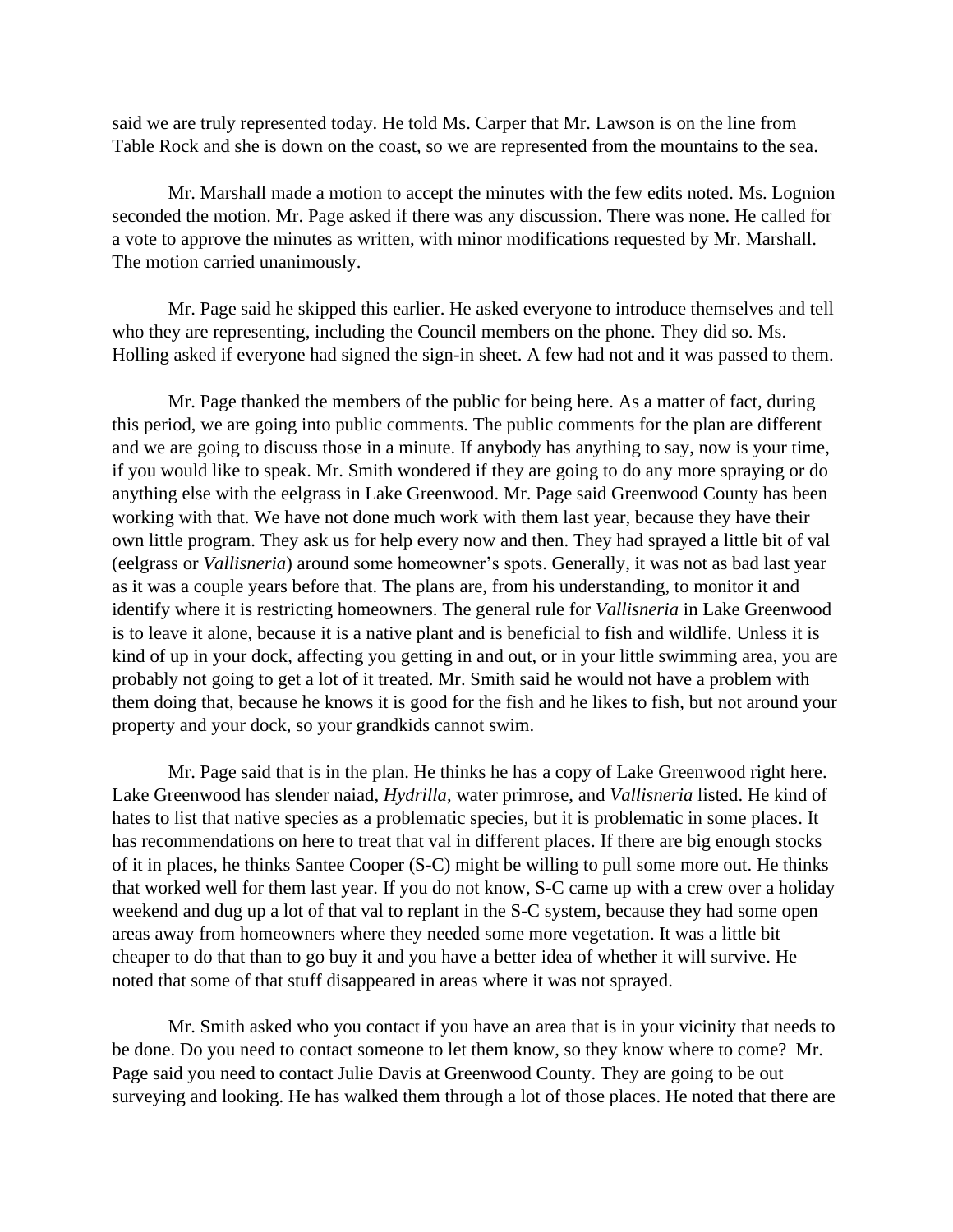going to be some places that need to be treated, and there are going to be some places that we think should not be treated. The Greenwood County staff members and the property owners may not always agree. It is that gray area where we sometimes have problems talking to people and having to deal with them. He gets a call from Ms. Davis when the problem gets too big for her, since she has her own plan, or she really needs help monetarily. It is the same thing with S-C. S-C does their own thing on the S-C lakes. We monitor them through the plan. He talks to Ms. Moorer on a regular basis. We kind of know what each other are doing out there and can often answer questions from the public about the other person's work. When you have a group that is mandated to have that type of personnel and coverage to be able to do that work, we kind of let them do their thing, to a degree. It is still in the plan. He spoke to Ms. Davis about 3 months ago, and she was okay for that period of time.

Mr. Pittman said he had spoken to the gentleman next to him from S-C. Mr. Pittman has property in Union County and Bamberg on South Edisto. He asked if the draft 2020 plan brings into play the management of S-C, the potential for it going to a for profit company, and how that would impact this program. Mr. Page said it does not. Mr. Pittman said that is his biggest concern. Mr. Page said that question has been asked at the higher levels in the agency, but we are kind of shut out of that conversation. Ms. Moorer said that in the bid process, it was stipulated that the lakes would be managed at the same level as S-C manages them now. We do not know who would hold that entity accountable for that. Mr. Lynch said the requirements spelled out in the Federal Energy Regulatory Commission (FERC) license are not very detailed, therefore the lake management could be different, depending on who the owner is. We accomplish our management through S-C's mission to be the state's leading resource for improving the quality of life for those people of South Carolina. For a private entity, the FERC requirements would be viewed through their mission, which is usually to increase the profit of shareholders. Therefore, there could be two interpretations of one FERC license.

Mr. Pittman said out where he lives in Bamberg County, he is in an electric cooperative, so it affects him in his pocket, possibly. He has some inside information about the entity that looks like it might get it. If it is Next Era, they were owned by FP&L and they got bought out. They are completely different organizations. When he worked for FP&L, back in the '90s, building power plants, they were a good organization. He has concerns about an entity that is not in this state coming in here, especially with everything you read in the paper. He just had an interview with his company at one of the plants down in Cross. We talked about it and they were saying Next Era, but some others are saying they do not know. As a citizen and rate payer, there are questions. He asked how this program is going to affected. Mr. Page said the journalists need to get some of that information, but they do not seem to want to print a lot of the stuff that goes on. Unless you are kind of in the system somewhere, most people are unaware of the benefits that S-C gives the citizens of SC. Mr. Pittman said where he lives in Bamberg County, it is a place that has been there since 1875, and there are about 30 homes down there. He can absolutely guarantee you that all 30 homeowners do not want S-C sold, period. Mr. Page said he thought it is that way with a lot of different groups. He has them in a house he owns. Mr. Pittman said if it is not broken, do not fix it. Mr. Page said that as far as the plan goes, it would definitely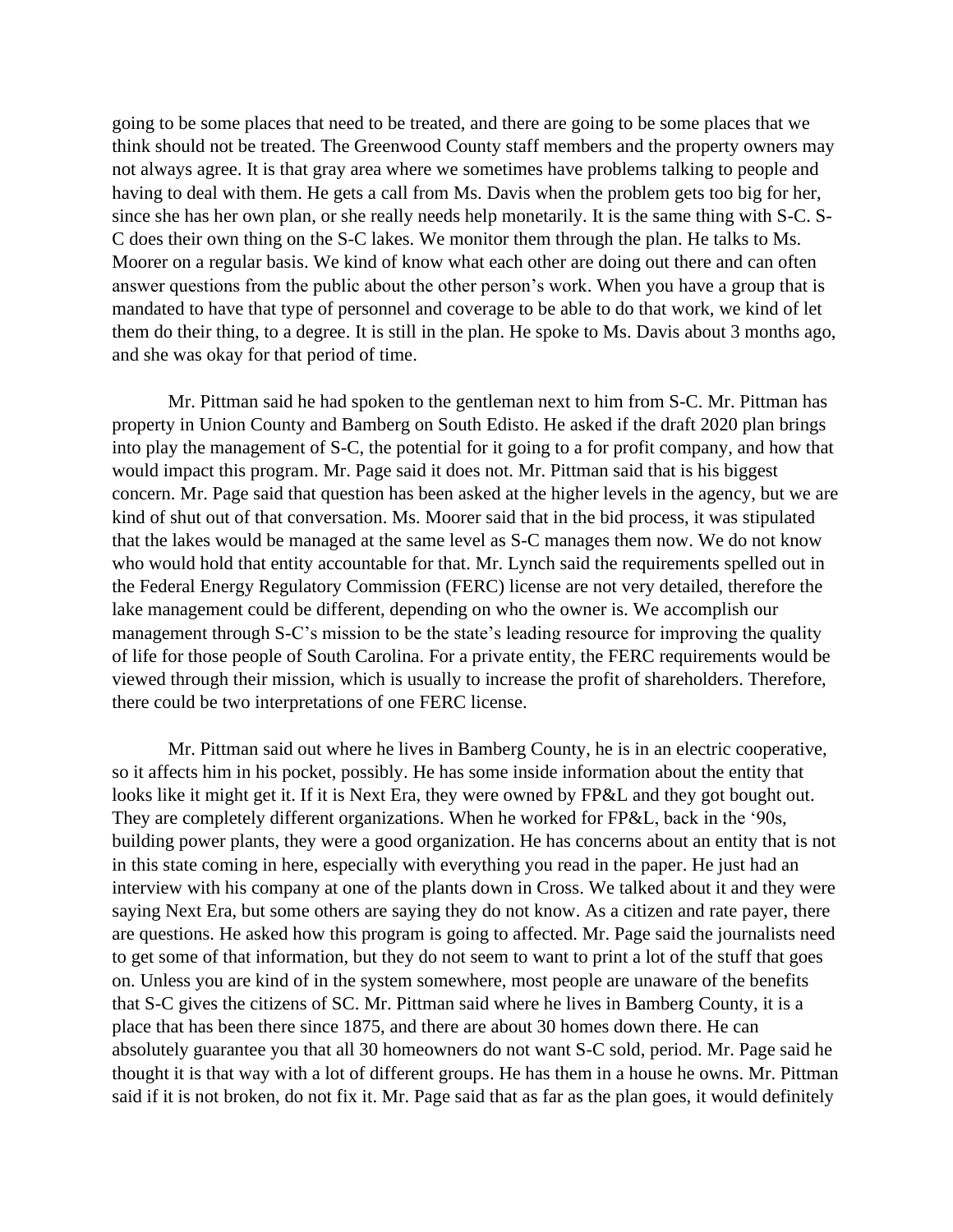affect the plan, because someone, somewhere in state government would have to find about \$2 million operating cash, if S-C ceases doing business as the entity that manages those lakes. That is a minimum. Mr. Pittman asked if that was for all programs. Mr. Page said that would be stretching it for all the programs. That is probably just operating costs not including personnel or anything else. Mr. Lynch said the budget for all the environmental resources and water systems programs is about \$11 million a year, which includes monitoring water quality and managing the aquatic vegetation, as well as dams and dikes, property and hydro management. Mr. Page said he hoped your guys up there are telling them that.

Mr. Page asked if there were any other comments. There being none, he moved on to the meat of the plan. He said the draft has been posted, as advertised, for 30 days. The posting closed on Sunday. He compiled all the information and sent it to you just like it came off the email. He did not change any of their spelling or verbiage. He sent it just like he got it. He said he would synopsize it for you and then we can discuss it some. He did a response at the bottom. Thanks to Ms. Holling for cutting out some of the stuff he had written in there. He was kind of acidic and called a spade a spade. He will make this part of the public statement. You can argue with him, discuss with him, and disagree with him all day long, but do not ever say he is lying to you, being dishonest, or doing something for his own benefit. That is simply not true. He will put up with arguments, fussing, dissent, and us being on different pages, but he is not, as this thing says, doing anything fraudulent as far as permit renewal or anything else. He is sure S-C is not either. That is when it gets personal. He does not get personal with this stuff. He is a lot of things, but he is not a liar. He may say bad things to you, but he is not going to tell you a lie.

Mr. Page said there were basically three areas of comments. "The triploid carp in the Santee Cooper System are overstocked, not healthy, and starving unless they have an index of 1." That came from some early discussions with the studies that were done, where he thinks, behind the scenes, they were told or actually created it in their own way, that the index of one was a perfect fish and anything less than one was not healthy. He reminded everyone that was back when we had 40,000 acres of *Hydrilla*. These fish were going to a buffet. These fish were fat and sassy. He thinks somewhere in the process, Mr. Kaczka is going to write a paper that is going to say what the actual levels are going to be considered to be healthy fish. Mr. Kaczka noted that if anyone is ever speaking to someone that has concerns, that condition factor is known as relative condition. Focus on relative. The relative in that factor is relating to the fish that were in there during the time Mr. Page is talking about. Pretty much any fish that you get anywhere, relative to those fish back then, are going to appear to be a little bit in worse condition. As Mr. Page said, that does not mean they are, by any means, in poor condition just because they are below one.

Mr. Pittman asked if anyone could speak, minimally, to the science that comes up with the number, if it considers the water quality, and if so, what the parameters might be for the water quality. Mr. Kaczka said condition factor does not take into account water quality. It essentially takes the length and weight of a fish and formulates it based on that, with some conversions. You can speculate. Mr. Pittman asked if you could extrapolate based on that and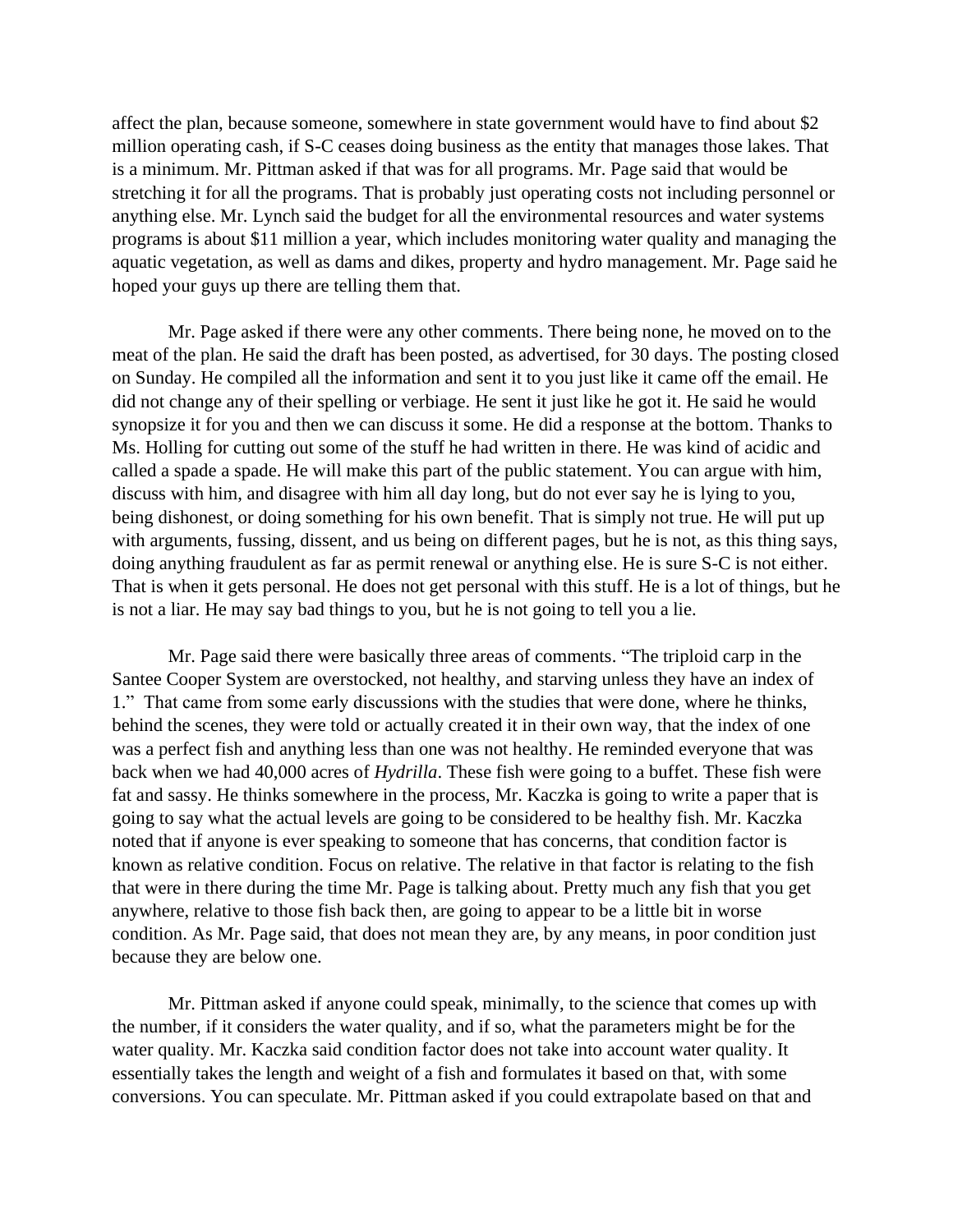water quality issues and kind of merge the two. Mr. Kaczka said he would not go that far. That metric, the final number, does not take into account water quality. Like he said, you could use that number, speculate, and bring other data in, but that metric alone does not take into account water quality. That would be inappropriate to take that number on its own and speculate something like that. Mr. Page said we have used that number with the other data from environmental factors that show what kind of water system we have as far as water quality, mostly whether or not is was turbid or not, relative to sunlight and some of the vegetation that was growing. We have looked at some of that, including high water and low water. Basically, you have this data from another set, and you have your graph laid out on a timeline and you try to gather nuances from what they look like matching up against each other in the same time frame. There has never been a study done that compared all that together.

Mr. Page said the second thing that went through here was one of the misconceptions: "FERC permits require 10% in aquatic vegetation, herbaceous is NOT aquatic and therefore Cypress and Gum trees should not be included in the 10%. To include such is fraudulent as to permit renewal and requirements." This is where we were called frauds. His response was that FERC only requires a management plan for the lakes. It does not require any percentage out there. He asked for confirmation of that from S-C. Ms. Moorer said they require other things, such as navigation, recreation, and access, but not vegetation. That 10% comes from the memorandum of agreement (MOA) between S-C and the SC Department of Natural Resources (DNR), that we have recently revised to include cypress, tupelo, and other tree species in an effort to protect that habitat on Upper Marion. When you talk about the sale of S-C, that could come to fruition. Protecting that resource for the people of SC was why we included that in there, because that MOA is referenced in the plan and that plan is referenced in our FERC license. They are drawing a line that is more zig-zagged than a direct line. In our FERC license, it does not say 10% vegetation. The MOA between S-C and DNR does say that right now and we asked to increase to 15% and include the cypress and tupelo species. Mr. Page said a MOA is a suggestion. Ms. Moorer said it sets goals for us. Mr. Page said it is not a contract or a mandate. We try to do it. He put in the definition of herbaceous for these people: "A non-woody plant that has softer stems, branches, and twigs; it is like an herb." It was the simplest definition he could come up with. He was surprised Ms. Holling left the following in since it was one of his cuts. "Most submersed aquatic plants are herbaceous, and Cypress and Gums are not herbaceous but are definitely aquatic."

Mr. Page said this next comment made a little sense, but the way they worded it was not good. "Where spraying is required - DI Quat is non selective and moderately to highly toxic to many species from humans to inverts and ducks. Procella is selective and virtually non toxic per the ratings." Someone has been listening to some of the stuff we have been saying, which is good. "Push for a switch over, just a far safer chem in general especially as to toxicity." In a general rule, yes, but that whole comment is bad because aquatic herbicides are some of the cleanest herbicides out there. There are no restricted aquatic herbicides. If you own a farm or a landscape business, you must have a license to buy certain restricted herbicides you are going to spray, and they will kill you. They will kill you in the dew, after a heavy dew when you have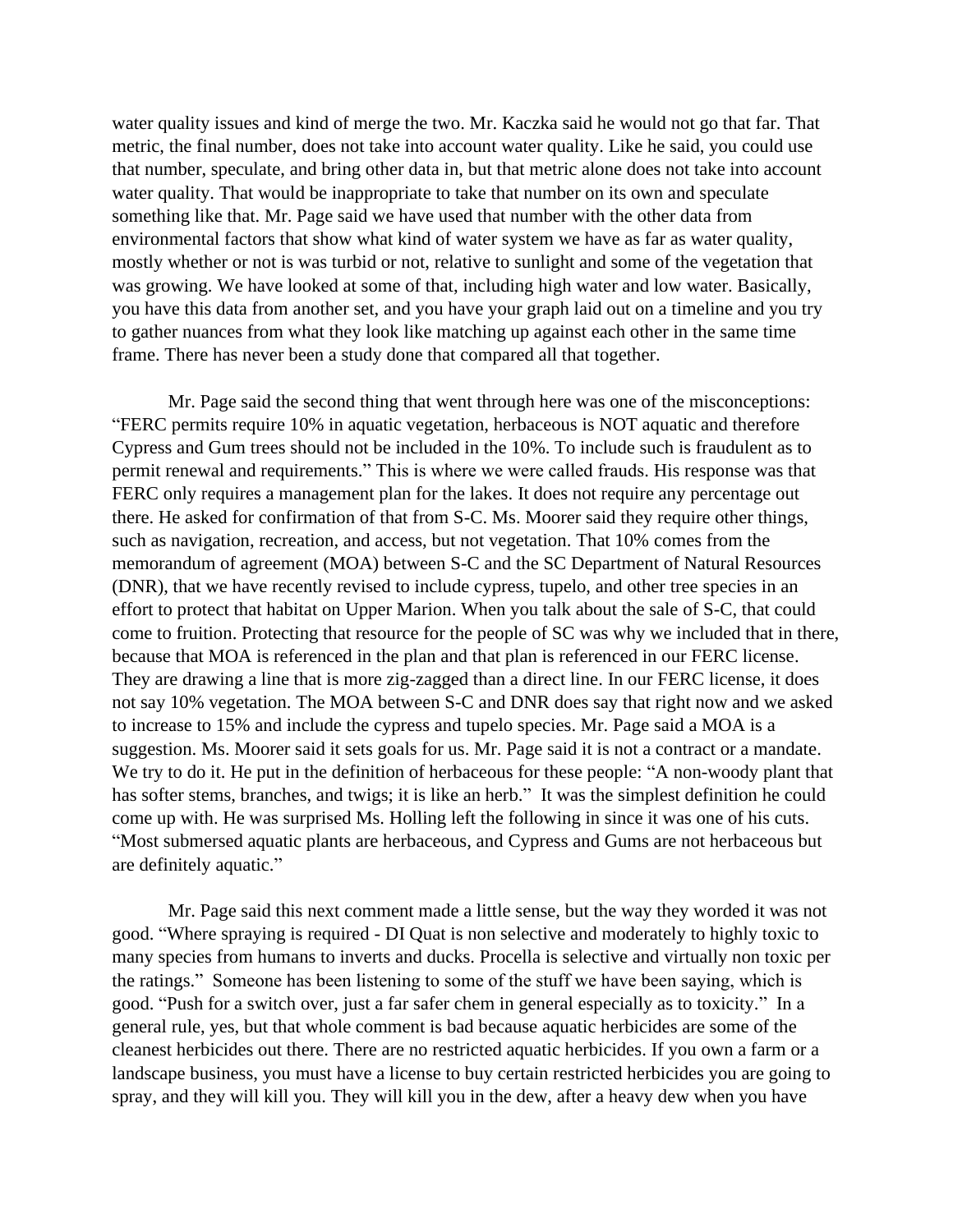treated the day before, if you get too much on you. He sees the chemist and Ms. Lognion nodding. There are no herbicides like that in the aquatic arsenal. There are some that will burn you a little bit and cause some damage, but generally, they are less toxic than anything you can buy off the shelf in Lowe's. He hates to say it that way.

Ms. Moorer said she can agree with that comment. With our program, we are the same way when it comes to contact herbicides and selective herbicides. Those are all tools that we can use. There are certain times of the year when contacts are the only thing that are going to be effective to use, when the plants are not taking up and pulling in the chemical. You are basically just having that contact burn to damage the plant. In our program, we do try to avoid herbicides that are in the same light of diquat in the fall. We do use ProcellaCOR a good bit. They have obviously listened to some of the meetings where we have talked about ProcellaCOR. Unfortunately, ProcellaCOR is not active on giant salvinia, so that is not something we can use. Diquat is active on *Salvinia*. As far as the S-C system, diquat is in our toolbox for managing *Salvinia*. It is not the only tool in the toolbox, but it is one of them. She would not want that to be pulled from us. When we do treat with diquat, it is a foliar application, so you are covering a mat of *Salvinia*. Most of that is going on the plants, not into the water column, so it is not impacting the plants below it, if there is even anything growing under it.

Ms. Moorer said that was another comment in here we were talking about on the way up. Just the pure biology of invasives is that they are going to out-compete the natives. If you have a mat of *Salvinia*, it is highly unlikely that you are going to have much submersed vegetation under it. That would be her response for the diquat. Mr. Page said according to some of the comments, we would not have *Salvinia molesta* if we had let *Hydrilla* grow or crested floating heart grow. That may be true, because we would have had 50-60,000 acres of *Hydrilla* out there and no one would have been able to get in and out of the lake to spread anything.

Ms. Lognion thinks that if you look at pesticide use in general, first of all, you have to look at what the target is and then do the research to see what is going to effectively take that particular species out. If you are looking at this very wisely and doing your homework and your research, you will say there is a place for both, like Ms. Moorer was talking about, especially when you look at the target and make sure it is going straight to the target. The commenters do not understand that. They think we are out there blasting it everywhere. Mr. Page said we do not do that. He said Ms. Moorer is right. We have been lucky in the past 10-12 years to get more herbicides that are more selective than others. We love those selective herbicides, because we can go in and punch out some bad guys and keep some good guys in there. Ms. Lognion said you may want to throw that "selective" word in your response. Mr. Page said he could do that. He just kind of threw these together and handed it to Ms. Holling to comb through. She rewrote one of them because he had some bad stuff in there.

Mr. Page said the next other main statement that came out of many of these comments was: "I would also like to add that many areas have less and less native vegetation and no existing stands of hydrilla. Yet grass carp are stocked each year and the health of the carp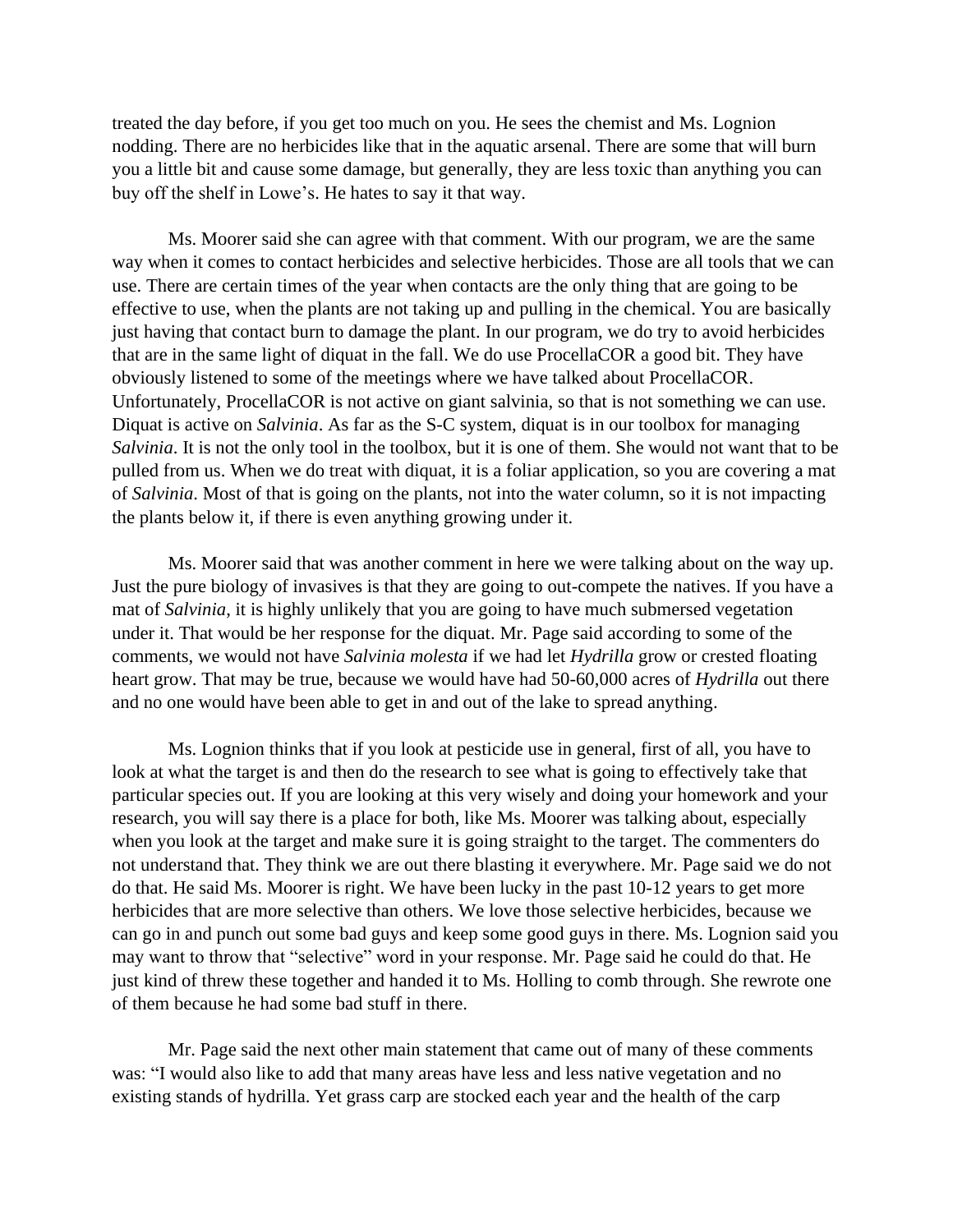population is Down." He told them about the mortality rate of the system and the 10,000 we are stocking is less than the ones that were dying every year, so that number continues to go down in that system. As a matter of fact, the only two systems that are static or close to static are Lake Murray and Lake Greenwood. *Hydrilla* is still in all those systems. It has been treated in Greenwood and it was treated in Murray last year. You have treated in the S-C system last year. According to your data from your survey, you had a couple hundred acres of *Hydrilla* that was identifiable, 200+. That is what it gets to. He talked in there about what we are trying to do is try to slow that curve down so that curve gets to a point where we can manage it better. And we are truly managing *Hydrilla*. He has always said you cannot manage *Hydrilla*, but that is what we are trying to do. Get it down there, so we do not have to have those knee-jerk reactions of 100- 200,000 fish. He is going to say it again, and people do not like it when he says it. When you stock 200,000 fish in a system for control, as soon as you have control, it is bad for the system. You have too many fish. Mr. McCord is not here to dispute me. Ms. Moorer said she thinks he would agree with that. She agrees with Mr. Page. When we had to stock that many, it was because we stopped stocking for years. We got behind. When the *Hydrilla* took off, we did not have enough fish in the system or the age classes in the system anymore.

Ms. Moorer echoed Mr. Page's comment, we are stocking 10,000 fish. They are asking for half that. She thinks they are just focusing on that 10,000 number and not truly what the population is doing. The population is still declining. We are looking for that point where we get that control level or manage it where we are not having an impact on our native vegetation. We are doing that consistently and slowly, so we do not have to make those knee-jerk decisions. Mr. Pittman asked if we were doing multi-point stockings. Mr. Page said we are, but from some telemetry studies done on the carp, it does not matter where you put them. They spread out fast and find their food. Ms. Moorer said they do our best to stock grass carp where we have the most acreage of *Hydrilla*, usually at the closest landing.

Mr. Pittman said he used to fish by Low Falls Landing, back in the day. In the '80s, it was awful, and he has not been back since. It is one of the reasons he quit going. He hoped it is better than it was. He knows the department does a lot better job of controlling what was there. Mr. Page asked Ms. Moorer how Low Falls Landing looks now. Ms. Moorer said it looks amazing. We have done a good job, she thinks. Giant salvinia is a concern now, which is our newest invasive. She would encourage you, if you go down there to fish, that you check your trailer and not transplant it anywhere else. Mr. Pittman said he tries to be a good fisherman. Ms. Moorer said it is easy to do. That is a floating plant and it can survive between the boat hull and the bunk boards for a couple days to a couple weeks, dewatered until you launch somewhere else. We got *Salvinia* two years ago, in the summer of 2017. Mr. Pittman said asked if it is transferable if it dries out. Ms. Moorer said if it total dewaters and is totally dehydrated, she would not say 100% that it could not survive. She would not try it. You are probably better off if you do that, like if you are overwintering a boat. It does reproduce through spores and she does not know about spore viability.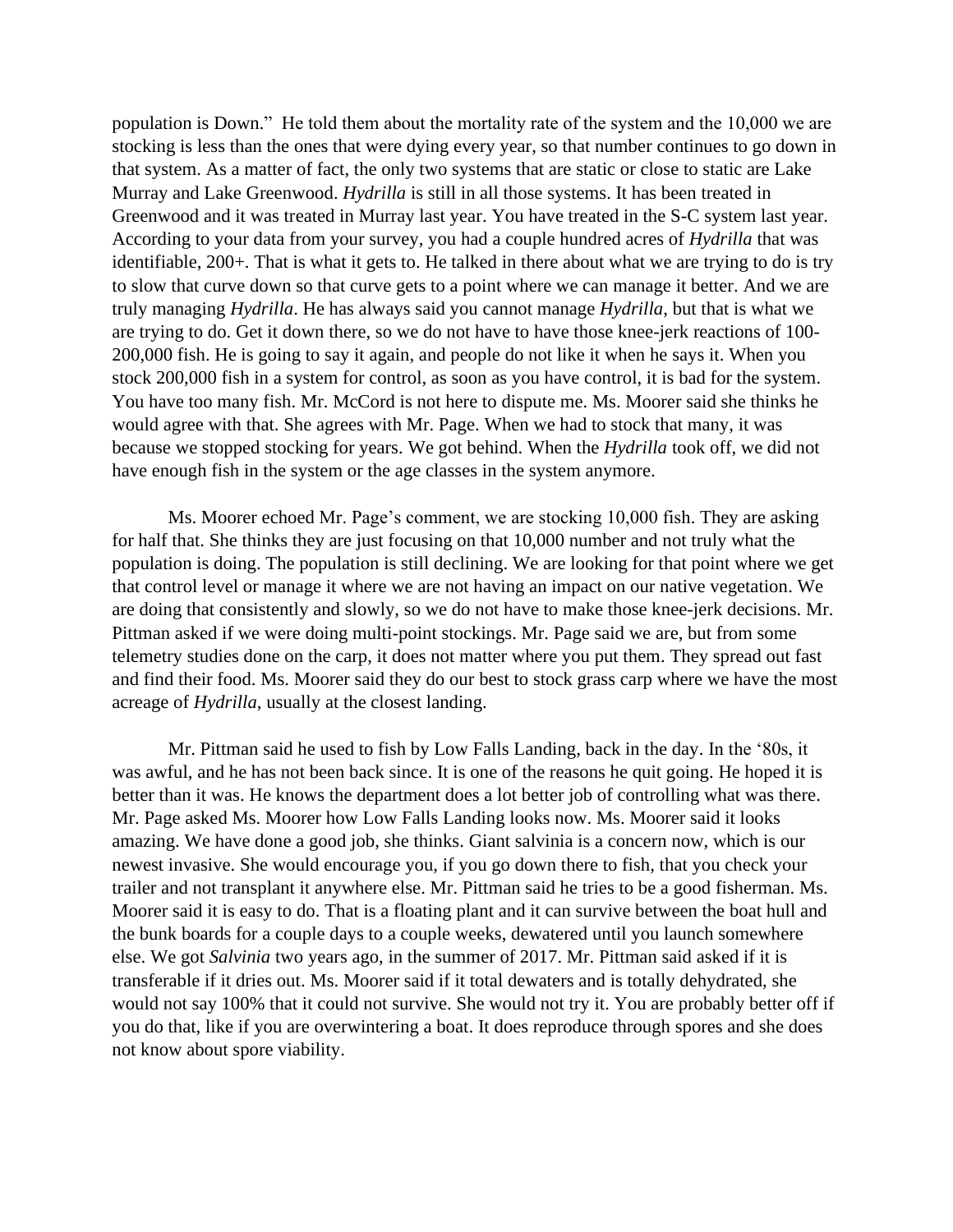Mr. Pittman said he does a lot of fishing in Florida, mainly saltwater, but all their public landings have wash stations. Ms. Moorer said a lot of other states have that. Mr. Pittman said that would help environmentally conscious fishermen to be better stewards. Mr. Page said Mr. Simmons looked like that was going to be him. We really do not own as many ramps as you think we own. Most of those ramps are owned and built by DNR, and then turned over to the local entity or the county. We own a few. Mr. Simmons said it was because we talked about it at our last meeting. Mr. Page said the discussion last meeting was about federal money to do that. The western states have that happening now and money to man them. Staff sits there, waits for people to do something wrong, and then gets them. That came through the Western Governors Association putting pressure on the federal government. Their representatives in that group work to get funding that is available through the Corps of Engineers (CORPS).

Mr. Pittman spoke briefly about a cross-country trip he made last year and the limited availability of public fishing out west because most of the water is privately owned. He was thankful we have plenty of water and plenty of places to fish. Mr. Page said we have already started having some water battles between the states, North Carolina (NC), Georgia (GA), and us. We are already in some major discussions. We have had some major discussions with NC. He thinks we almost got to the point where the state almost filed a suit against NC, because they were not giving us any water. They were cutting it off at the border. Mr. Smith said another part of it is if you fish Lake Wylie. You must have a NC and a SC license unless you can stay out of NC. Mr. Page said you must know where you are.

Mr. Page told Ms. Moorer that he probably needs to put some information in there about the total acreage of good vegetation that you have listed in that last report. He just did not put it in there because he did not go back into the minutes and glean it out. Ms. Moorer stated she would like to include that. She would also like to include the acreage that we had that was nonnative species. It was around 200 out of almost 2,000 acres that we treated. A lot of these comments are focusing on the S-C system and what they believe is an assault on our vegetation. Mr. Simmons agreed and noted they seem to also make the indication that we are not concerned about native species. He was not too crazy about that, because we are. Ms. Moorer agreed. We just did the whole val project. That is part of our goal. That is what we want to do.

Mr. Page stated he was not going to defend them. He hates to defend people. But in their response, they are pointing at Lake Greenwood, because we are treating *Vallisneria* for homeowners. You do not have *Vallisneria* problems down in some other lakes where it is problematic enough to treat. You have other native species you are treating. Ms. Moorer stated we treat native species around homeowners' property. Mr. Page noted they are keying on every little thing in isolated incidents. Ms. Moorer stated a lot of the comments are coming out a waterfowl group. The areas where we do treat native vegetation are densely populated. We are talking about Wyboo Creek and Caw Caw Creek, where the majority (95%) of those native species are treated around docks for access for homeowners or commercial lease holders. She would like to have that in the response to those comments. We are not out treating native vegetation in most areas. These waterfowl hunters would not be able to hunt in those areas. We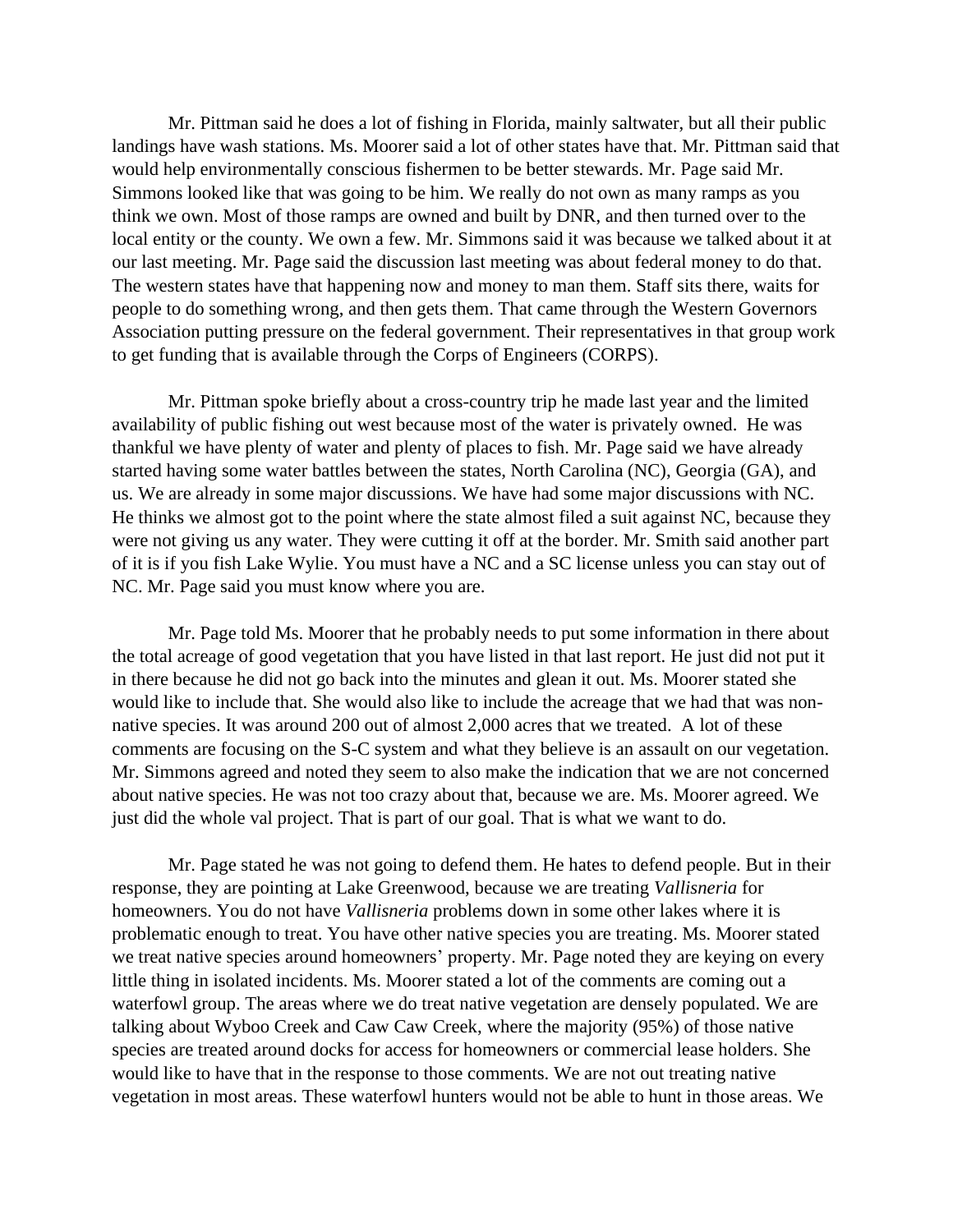are talking about areas right up against people's houses and docks. Mr. Page asked Ms. Moorer to send it to him what she wants added. The response is not his response, but the Council's response. If anyone has something they would like to add, send it to him. He might edit it slightly for space.

Mr. Page read the last comment: "It has been proven that aquatic vegetation helps to clean water and remove toxins such as mercury. by saying it's been proven aquatic vegetation helps to clean water and remove toxins such as mercury." He could not think of a better way to answer this than: "Aquatic vegetation has been shown to remove some types of pollution, but I've never seen research that says it removes mercury." He asked Mr. Altman if he had heard of any. Mr. Altman noted he thought that was a good response. He said there are comments saying our consumption advisories are wrong. He is going to contact these two individuals and see if they want more information. Mr. Page told Mr. Altman if he would like to put that information in the response, just send it to him. Ms. Moorer said she thought they were trying to draw a line between herbicide use and mercury consumption. Mercury bioaccumulates and is not destroyed. What is in a system stays there.

Mr. Page stated there is a playbook that has been established in Florida and they are following some of playbook. That playbook was established in Florida by people trying to eliminate herbicide use or eliminate the killing of species of nonnative origin in the state of Florida for better water quality. They have used that playbook repeatedly. They are using parts of it and selectively pulling parts of it. They do not use enough of it for it to be obvious where it is coming from. If you have kept up with it, like some of us have, you will see it.

Florida has debunked it already, twice. The Florida Fish and Wildlife Service suspended spraying while they went around and had public hearings to discuss the information. At the end of the public hearings, they said we are through talking to you. We have no proof that there is anything going on out here, other than what we are doing is keeping vegetation knocked back. Florida started their spraying up again.

Mr. Page wanted the Council to know what is happening in other states. This year, the groups took a different tactic. They are blaming all the algae problems, the bad algae problems, on herbicide applicators. They said the applicators are killing everything in there that is going to suck up the nutrients. They are not blaming the Army Corps of Engineers, which changed the whole flow of the systems down there. They are not focusing on the fact the areas are being developed so fast it is basically a line of nutrients going directly to the lakes. There are a lot of issues down there, but that is not one of them. That is the new tactic now for trying to eliminate herbicide applications. In parts of Florida, they really do just managed *Hydrilla*. They go out and they maintain a percentage on their lakes. If someone wants to give us Florida's budget or S-C and Florida's budget, we will more than happy to go out there and managed *Hydrilla*, but it will take a \$10-20 million budget to manage it. He asked Ms. Moorer if she thought that dollar amount was adequate to manage *Hydrilla* for SC. Ms. Moorer stated it would, if you are doing it by chemicals. Mr. Page said it would be difficult to keep a specific number of acres alive out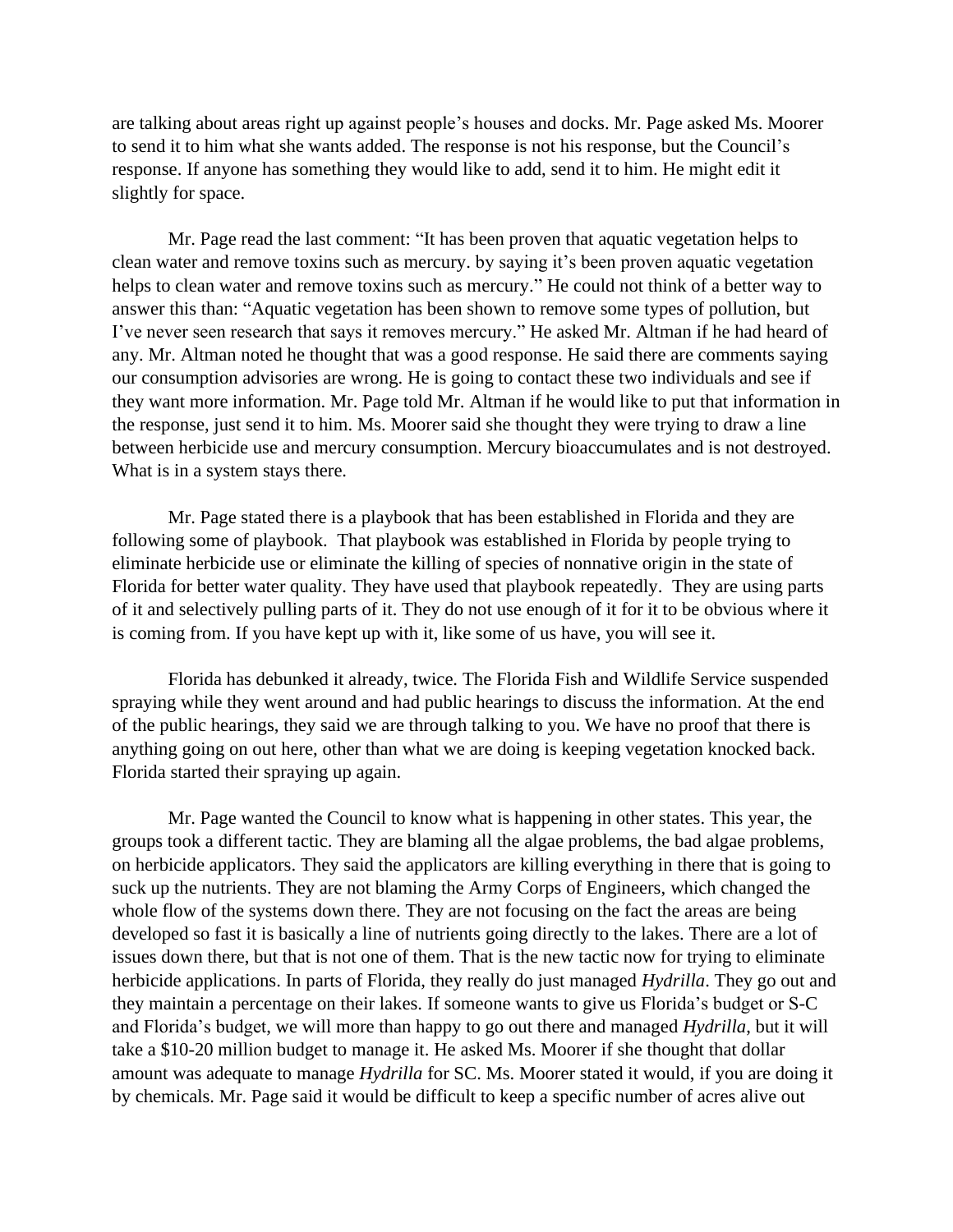there, and it really would not benefit the system. Ms. Moorer said it would be a detriment to the system. If you used something other than herbicide, it would be very expensive.

Mr. Page stated those were the main comments. There were two comments from Lake Wylie. They were talking about things that were going on in North Carolina. Lake Wylie is a strange lake, because it is not only in two states, but it is managed by a quasi-private entity (Lake Wylie Marine Commission). It is a lake management group that has jurisdictional authority over Lake Wylie, but he does not think it has anyone on the board with any technical expertise. He stated there are a couple of lakes in the state like that and this is one of them. He understands their problem, but he cannot do anything about alligatorweed that grows in NC and floats down to SC. That is specifically what the commenters were talking about. The guy from Tega Cay was worried about it causing problems not just in Lake Wylie, but down into the Catawba River.

Mr. Page noted there were only 20 people that commented on the 2020 plan. There were two people from the Goat Island Boat Club who commented, Mr. & Mrs. Gleaton. They are in favor in all the things being done at S-C. Out of the 20 people who commented, 2 of them were positive, 2 were from Lake Wylie, and the rest were generally from S-C, but they talked about other lakes too. Of those 16 other people, 3 or 4 people sent the same comments from multiple email addresses. He sent the Council all of them, so you can see what he got. This was mild. We have had 100s of comments before. We have had people with petitions. We had some years with 10-12 comments, and one year we had 2-3 comments. We reposted the plan for another 30 days that year, which is when we got the comments. We were worried no one saw it. After years of officiating football, he figured the fewer people that are yelling and screaming at him, the better job he was doing, hopefully. He asked the Council if there was anything else they saw that they wanted to discuss.

Mr. Marshall had a question relating to grass carp. When he was reading those comments, they meander in terms of geography. You do not know where they are. You assume a lot of them are focusing on S-C, but then they jump to Lake Murray. On the grass carp question of poorer or starving fish, can that point be considered reasonable in Lake Murray? He was just wondering if there is any reasonableness to that in any place. Mr. Page said we have done no study in Lake Murray. You would think Lake Murray, being, for 50 years, devoid of vegetation until *Hydrilla* came. He corrected himself. *Egeria* came, then *Elodea* came, and then *Hydrilla*. If they were going to starve somewhere, that would be the place. Anecdotally, we still see a bunch in Lake Murray floating around and they are pretty healthy fish, but we have not done a study up there. Mr. Marshall stated he was just curious if we had any data to show that might be the case in one location but not in others. Ms. Moorer noted that the data they are referring to is from the S-C system. That is the only place she knows that Mr. Kaczka or Region 4 has done any testing for fish condition. Mr. Kaczka said he did not know if any other regions had that type of grass carp data. Mr. Page asked Mr. Marshall if he would like to see the data from Lake Murray or Lake Greenwood. Mr. Marshall said no, it is alright. We were talking about giving a good, thorough response to the comments. He would encourage that, just to try to clarify things. Mr. Kaczka said, if it would help, he could try to write something up to help explain that metric. He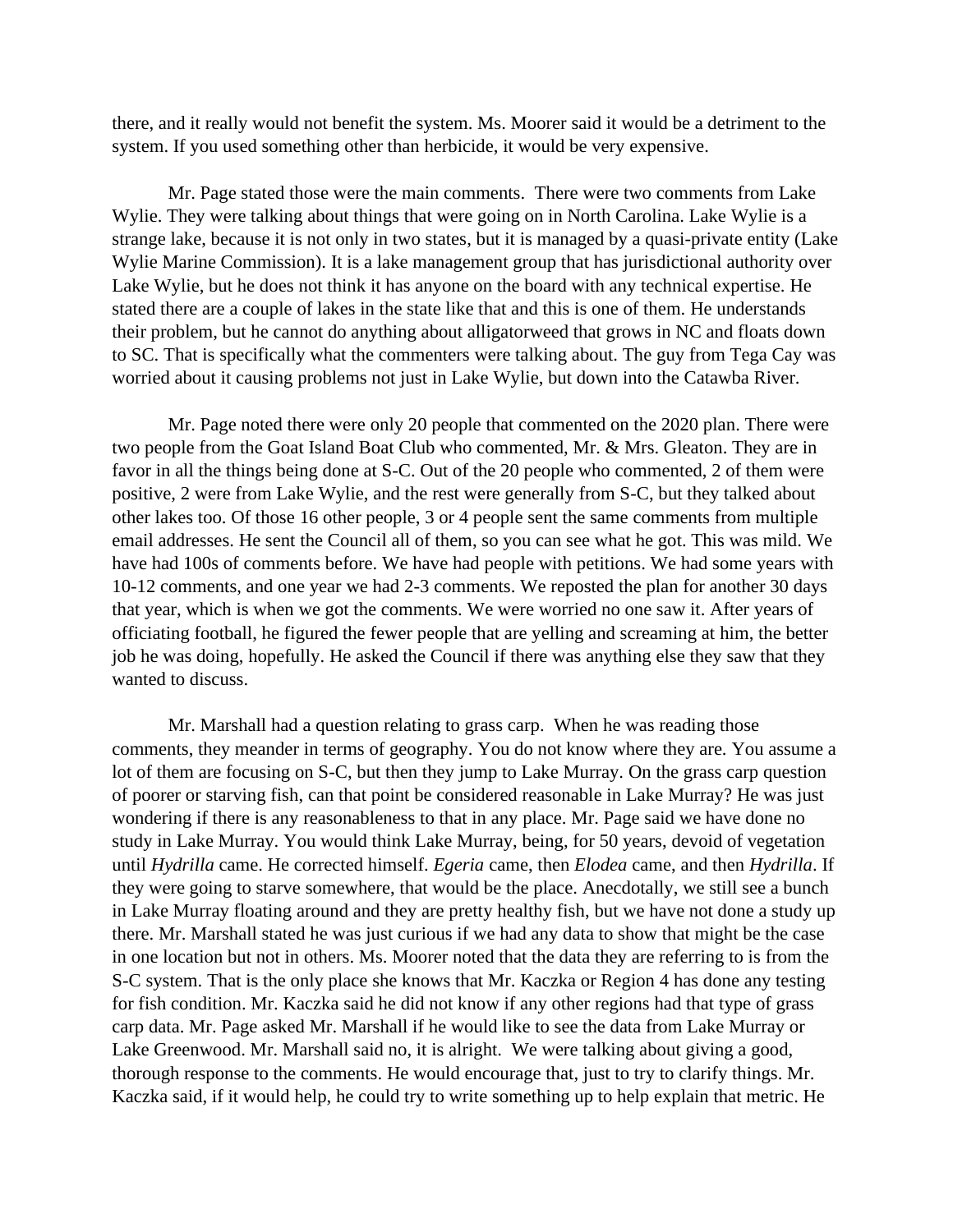could rework those numbers based on our current grass carp and all of them would be at 1. Mr. Marshall noted with all the issues that are being brought up in these comments, we need to try to address them as thoroughly as we can and get the facts out there.

Mr. Page said we have no deadline to provide responses to those comments when we publish the final draft. If we decide today that we are going to approve the draft for being the plan, we will just publish this document like it is. The comments and responses kind of come along in the editorial part after the plan has been approved. There is no real deadline for that, although we agree that it is a pretty good concept. Ms. Moorer stated she agreed with Mr. Marshall and we should put something together. The gentleman that requested the grass carp data is David Strickland, and most of these other comments are from the group he founded, Carolina Wildlife Syndicate. That is where the idea of that grass carp under 1 are in poorer health came from. David Strickland requested the data. If Mr. Kaczka puts something together, we can get it to him. She would appreciate it if Mr. Kaczka included S-C in that conversation, so we know what you are sending them. We understand it, but we want to make sure we are on the same page with what we send out. Mr. Kaczka reassured Ms. Moorer that he would not send out anything without running it by her group.

Ms. Holling asked Mr. Kaczka if he knew if any of the other fisheries biologist are collecting carp either intentionally or incidentally. Mr. Kaczka responded by saying not that he knew of. He did not think that there is the same need or the desire for this data in other parts of the state. Ms. Holling stated she knows, and she was wondering if there was incidental catch that they might be getting information from them. Mr. Kaczka stated no, just because our regional work does not include grass carp because they are not a game fish. If they are getting carp incidentally, say a gill net, it would be very low numbers and they may or may not get length and weight data off those fish. If they did, he would almost guarantee there would not be enough of that data for it to meaningful.

Mr. Simmons asked Mr. Kaczka if there are any other states collecting data like this that they could possibly pull the information from. Mr. Kaczka stated he could not say for sure, but he could imagine that if he dug around, he could find something and make a comparison. As far as writing something up to run by everyone here and then send out to the public or the Carolina Wildlife Syndicate, he thinks he can find something for comparison's sake. He did not know off the top of his head. Mr. Simmons stated he did not think that was necessary, because they seem to be quoting a number that came out of this Council to begin with. This information has already been presented to them. He agreed that we need to be through. Just remember and keep in mind that he would not expect any change in their opinions from that. At the same time, we need to be correct in the science and the information we give them, because whatever you put out there, you will see again.

Mr. Kaczka noted he was new the table, but thinks the biggest issue is a lack of understanding of that metric. Ms. Moorer noted she already explained that. Mr. Kaczka said maybe they do not want to hear it, but maybe they will. He thinks that is what needs to be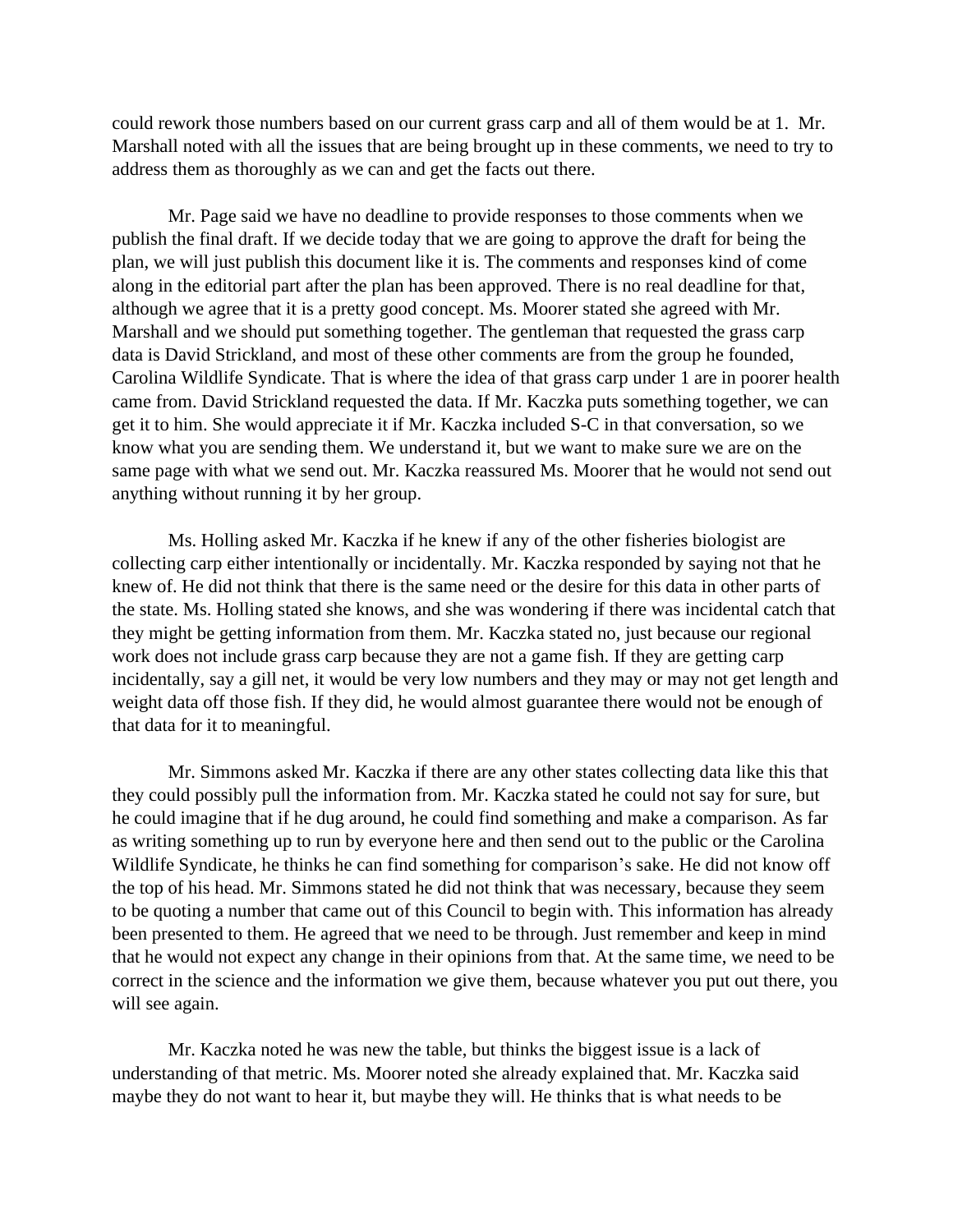stressed more than the number itself. Mr. Simmons agreed with Mr. Kaczka. Ms. Moorer said they need to know where it came from and what "one" means. Mr. Kaczka said yes. Mr. Page said that is a cherry-picked number. That is a number they saw somewhere. Ms. Moorer stated she was not sure where they got that number from. She asked Mr. Page if he sent them that data. Mr. Page noted it was Scott Lamprecht's data that had been shared with someone. Ms. Moorer noted she had seen this exact comment, because they have posted this on their forum online. She follows that page just so she is in the know. She did not comment, but she expected the 10% FERC license thing, because they stated that on their page, although it is not true. Mr. Page stated he does the same thing. Next thing he knew, the emails started popping up and he knew what they were going to say. There is one person who writes this, and it gets copied. Mr. Marshall said if Mr. Page could make our response very accessible. When the public goes to these websites or Facebook pages and see all these comments, we want to have a place where the facts are being laid out in response to those comments. They are being laid out in a reasonable manner with facts and he thinks that source should be with our plan. He encouraged Mr. Page to keep going with patiently responding with facts, the best he can. Mr. Page stated his patience is about gone. He asked if anyone in the room or on the telephone had anything to add. Both Mr. Lawson and Ms. Carper stated they had nothing to add.

Mr. Page asked the Council if there were any other modifications we should make on the plan, other than providing some more details in the response to the public comments. Mr. Simmons asked if comments should be sent to Mr. Page. Mr. Page responded yes. If you want to write them and get them to me, we will merge them into a comprehensible thing. He keeps saying we. He means Ms. Holling will do that. Ms. Moorer stated we will send the responses by the end of next week. Mr. Page noted there is no rush, so if you get them to him in a couple weeks, that will be good. He will not post that plan, even if it is approved, until later. We really are not going to do anything soon. He did not know about the S-C group. Ms. Moorer stated S-C is about to start treating *Salvinia*. Mr. Page said we will not be doing anything until April 1<sup>st</sup>, because that is when the new contract comes into place. There was some discussion by Mr. Page and Ms. Moorer about the changes to herbicide and labor costs. Ms. Moorer noted that S-C is trying to get some weevils from Louisiana. Hopefully, that will give us a little bit of relief.

Mr. Page stated he knows we are past this stage, but next year he is going to put buoys in the plan. Ms. Moorer noted S-C might consider them in some of the nursery areas we surveyed last week. Mr. Page said it will serve a two-fold purpose. In additional to controlling plant movement, it will also hold herbicide in, to some degree along the surface when you put in Sonar. Saturation from it will go out some, but you will still get that part that is hovering right around the root zone. It will not go anywhere unless you use ProcellaCOR, which will drop down. We must talk about that after we are through. Mr. Simmons agreed. Mr. Page asked the Council if there were any other modifications to the plan. There was no discussion after that. Mr. Page asked the Council if he has a motion to accept the plan as written. Ms. Moorer made a motion to accept the 2020 SC APMC Draft Plan as written. Mr. Simmons seconded the motion. Mr. Page asked if there was any discussion. There was no discussion, so Mr. Page called for a vote. The vote passed unanimously, and the plan was approved. Mr. Page stated the only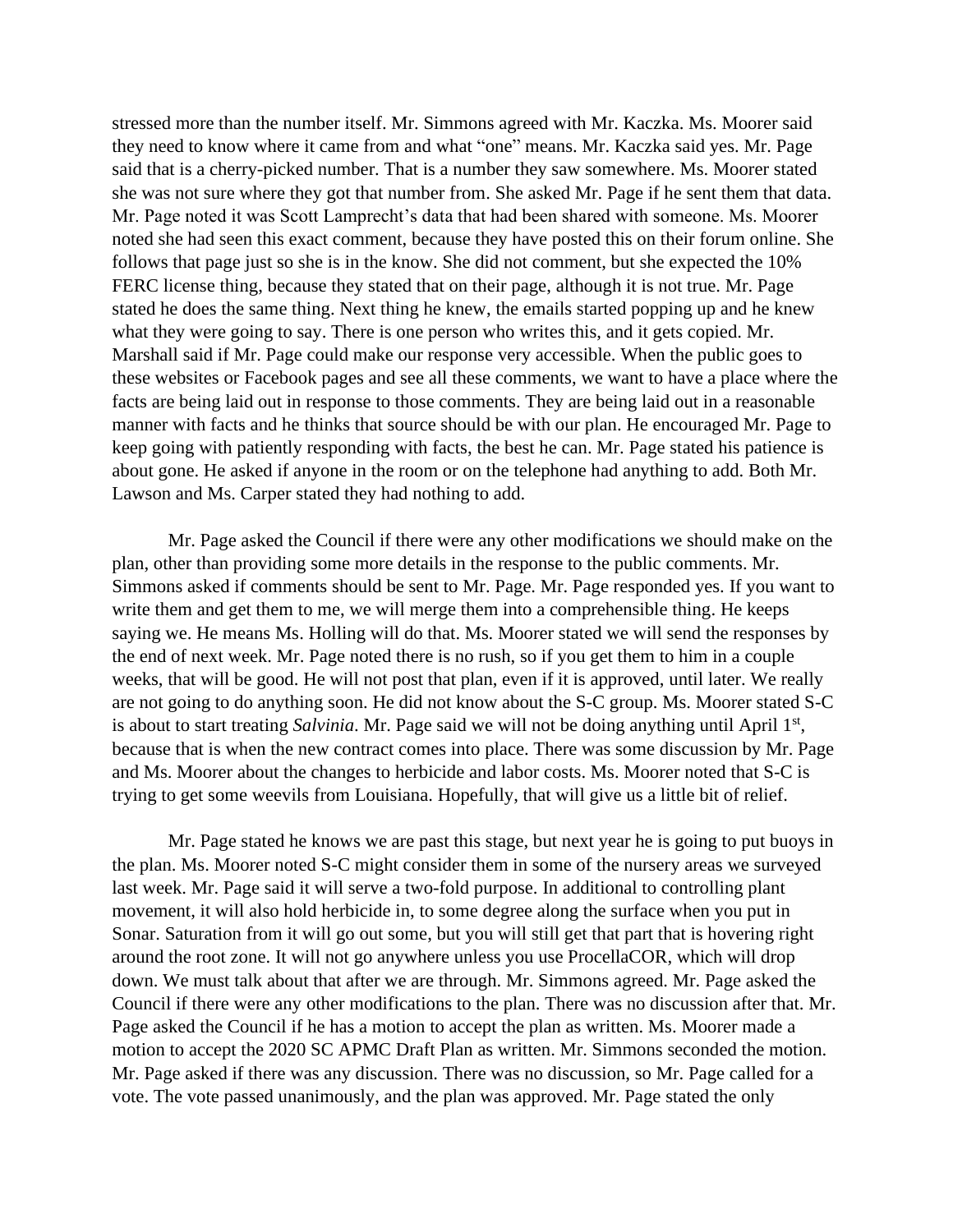modifications to the plan after this point would be the additions to the responses to the public comments. Mr. Page stated he could now get rid of all the red ink and change it to black.

Mr. Page asked if there were any other business for the Council. This is one of our shorter meetings. It normally is because we have discussed this stuff to death. He knows he gets long winded. Sometimes he tries to stretch the meeting out, so you do not drive an hour to sit at a meeting for 25 minutes. He asked the Council if anybody have a problem with locations. He likes to go all over the place and see different places and things. He thanked everyone for coming and making a special trip up here. He noted that when we are doing business as a Council, according to the bylaws, we must have six members physically present. Call ins do not count for that. They count for a recorded vote, but not physically present. If we do not have six members present, we cannot do business. We cannot do anything. At that stage, we must have a 2/3 vote of members present to approve the plan. If we do not get a 2/3 vote, we defer to plan to the agency (DNR). DNR makes the decision, which means it becomes the decision of the director, the deputy director, and Mr. Page. We do not want to put that decision in their hands, because they do not know everything that is going on. Ms. Lognion told the Council that we need to be here if possible and we can always send somebody to represent us. Mr. Page stated you can always send a proxy, and that proxy counts as a body towards council membership being here. That is the standard Robert's Rules of Order. He does try to conduct the meetings by Robert's Rules, but he is a little freer with that. He does not restrict comments and questions. If we were going on and on, we had 20 people here, and everybody wanted to ask questions outside of the period of when we were trying to conduct their business, it would not work. With smaller groups, he lets people go. He has let some people go too long in the past. He probably needs to get a gavel.

Ms. Moorer told Mr. Page and the rest of the Council, if you are looking for meeting locations, S-C's Lake Marion Regional Water Systems is right off I-95 in Santee and has been offered to us. They have a nice conference area there and we can open it to the public. They have their water agency meetings there. Being off I-95 is sometimes helpful for folks. Mr. Page stated we have more options, too. We have talked to the PRT people and they have got some places around. They have been helpful in the past. As a matter fact, one of the best places we ever went was Paris Mountain, he believes.

Mr. Page reminded the Council about the South Carolina Aquatic Plant Management Society (SCAPMS) meeting in October. Many of us in the room are members. He discussed the cost and provided some details about the conference. He would like the Council's fall meeting to coincide with the conference. We are supposed to meet at least three times a year, sometimes four. We have had field trips. Every field trip we ever had, he thinks, has been thanks to Santee Cooper. They have loaded up the airboats and carried us all over the S-C lakes. It is a good place to go. If we do anything in the future, we will have to rely on S-C's airboats, because we do not have enough air boats and stuff to get people around. One would only get four or five people around.